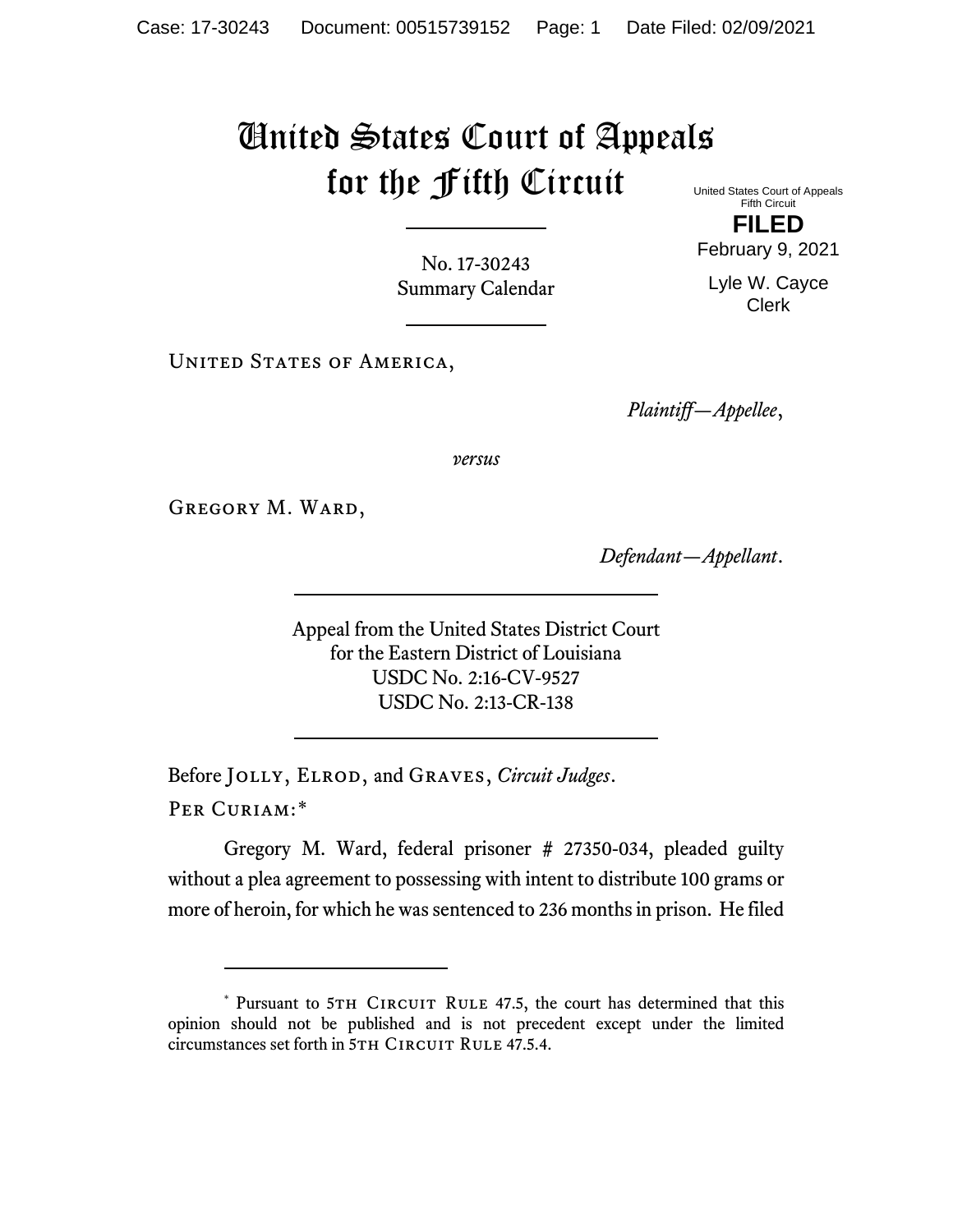## No. 17-30243

a motion seeking postconviction relief under 28 U.S.C. § 2255 on the ground that his counsel was ineffective for erroneously informing him that he could appeal the denial of his suppression motion even if he entered an unconditional guilty plea, among other claims. The district court denied the motion, concluding as to this claim that Ward failed to show either deficient performance or prejudice under *Strickland v. Washington*, 466 U.S. 668 (1984). This court denied Ward a certificate of appealability (COA). The Supreme Court remanded this matter for further consideration. *See Ward v. United States*, 139 S. Ct. 2775 (2019). Subsequently, this court granted a COA on Ward's claim that counsel had been ineffective for advising him that he could appeal the suppression ruling even after entering an unconditional guilty plea.

The Government concedes that the district court erred in denying this ineffective-assistance claim without an evidentiary hearing. Although that concession is not binding on us, *see United States v. Vargas-Garcia*, 434 F.3d 345, 348 (5th Cir. 2005), we agree. Based on our independent review of the briefs and the record, which included Ward's declaration and supporting affidavit regarding his reliance on counsel's allegedly erroneous advice as well as consistent contemporaneous records, we conclude that the record did not conclusively show that he was entitled to no relief on this claim. *See Lee v. United States*, 137 S. Ct. 1958, 1965-67 (2017); *United States v. Reed*, 719 F.3d 369, 374 (5th Cir. 2013); *United States v. Bartholomew*, 974 F.2d 39, 41 (5th Cir. 1992). The district court therefore erred in denying this claim without an evidentiary hearing. *See Bartholomew*, 974 F.2d at 41. We do not consider Ward's other arguments that are beyond the scope of the COA. *See United States v. Daniels*, 588 F.3d 835, 836 n.1 (5th Cir. 2009).

Accordingly, we VACATE the denial of Ward's § 2255 motion in part and REMAND the case to the district court for an evidentiary hearing as to this claim. We express no view on the merits of the claim. Ward's